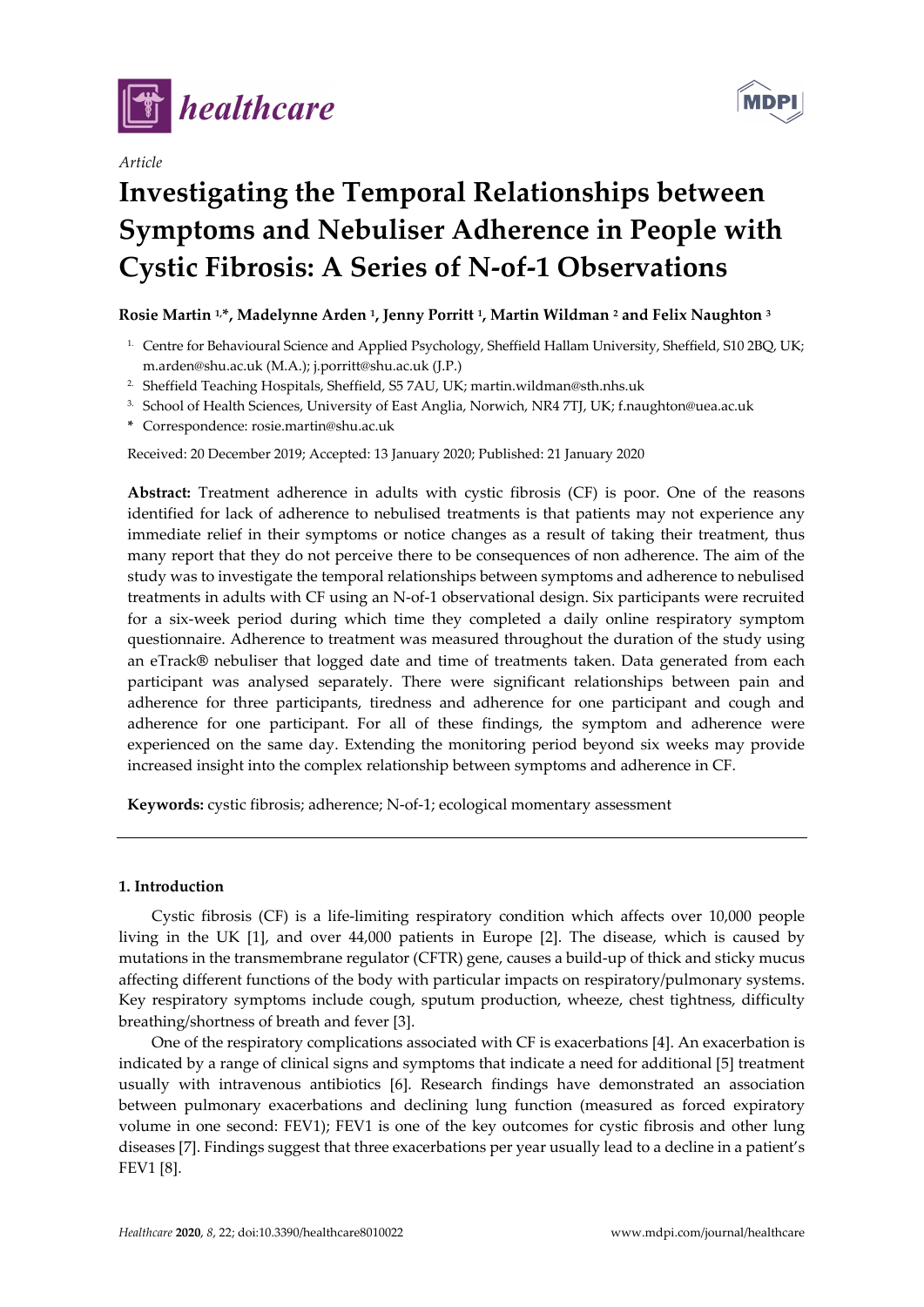Life expectancy of those living in the UK with CF is now around 47 years of age; this has increased in the last 30 years, when it was rare for a patient with CF in the UK to reach adulthood [9]. One of the reasons for this increase in life expectancy is due to development in effective medical treatments and therapies now available to people with CF [10]. One such example is nebuliser treatments; nebulisers convert medications into aerosol droplets that can be inhaled deep into the lungs [11].

Adherence to nebuliser treatments is poor [12] and there is a large difference between self-reported and objective adherence rates. Daniels et al. [13] found that adults self-reported 80% adherence levels, which corresponded with an adherence rate of only 36% for this group when using objective nebuliser reports taken from the I‐neb adaptive aerosol delivery (AAD) nebuliser system (Philips Respironics; Chichester, England). The type of nebuliser treatment can also influence people's treatment adherence. For CF patients given antibiotic nebuliser treatments, which are prescribed to treat chronic infections such as *Pseudomonas aeruginosa*, adherence has been reported to be between 31% and 53% [14]. Adherence to mucolytics, which are used to break down thick mucus, is reported to be higher, ranging between 53% and 79% [15].

Poor adherence to nebuliser treatments among CF patients has an adverse effect on their health, often causing a decline in lung function [16]. Poor adherence has also been linked to an increased number of hospital visits [17]. When adherence is high, this has been found to have lower healthcare costs for both inpatient treatment and prescribed medications [17,18]. In 2013, it was estimated that CF patients treated in the UK by the National Health Service (NHS) spent 103,453 days receiving intravenous antibiotics [12]. One factor which can influence this perception of necessity is experiencing nonreinforcement as a result of taking medication (e.g., no noticeable reduction in their symptoms); if patients cannot feel it working, then they are less likely to perceive it as necessary.

The Necessity–Concerns Framework [19] has been applied to long‐term conditions in an attempt to explain why patients do not adhere to their treatment plan. It is theorised that people who adhere to medication have stronger perceptions regarding the necessity of the medication (e.g., health benefits) and fewer concerns relating to the adverse side effects associated with taking their prescribed treatments. This was highlighted by Sawicki, Heller, Demars and Robinson [20], who interviewed 20 pairs of CF youth patients (aged 16–21 years old) with their parents and found that patients thought their treatment "makes no difference" to how they felt, which affected their intentions to adhere. These findings have been supported by the work of Arden et al. [21], who found that some participants have "dysfunctional beliefs" in terms of believing that adhering to their nebuliser treatment has no impact upon their health. It was also found that some patients reported adhering to treatment when they experienced more symptoms [21], which could suggest a relationship between symptoms experienced and adherence to nebuliser treatments.

Surprisingly, there is a paucity of research investigating the relationship between adherence and symptoms in patients with CF. Drug trials and reviews have concluded that nebuliser treatments such as tobramycin (an antibiotic) and hypertonic saline (a mucolytic) often lead to an improvement in FEV1 (lung function) after an average time period of four weeks [22].

If patients with CF could be provided with feedback about how their adherence to treatment relates to the symptoms they experience, this could influence their perceptions regarding the importance (i.e., necessities) of the treatment and their subsequent adherence behaviours. This requires a method to measure the impact that daily symptoms have on treatment adherence. An observational N‐of‐1 design enables relationships between variables of interest to be identified for each individual with the analysis powered by the number of observations rather than the number of participants [23]. Ecological Momentary Assessment (EMA) is an approach to data collection that involves collating data relating to people's behaviours and symptoms in real time, which allows the analysis of temporal relationships using an N‐of‐1 approach. This prospective method of data collection has the advantage of reducing memory bias (and thus increasing data accuracy) compared to when participants are asked to provide data retrospectively (e.g., asked to recall their health-related experiences over the past month, year, etc.) [24]. The use of daily diaries as a tool for monitoring and reporting day‐to‐day symptoms has therefore become increasingly popular.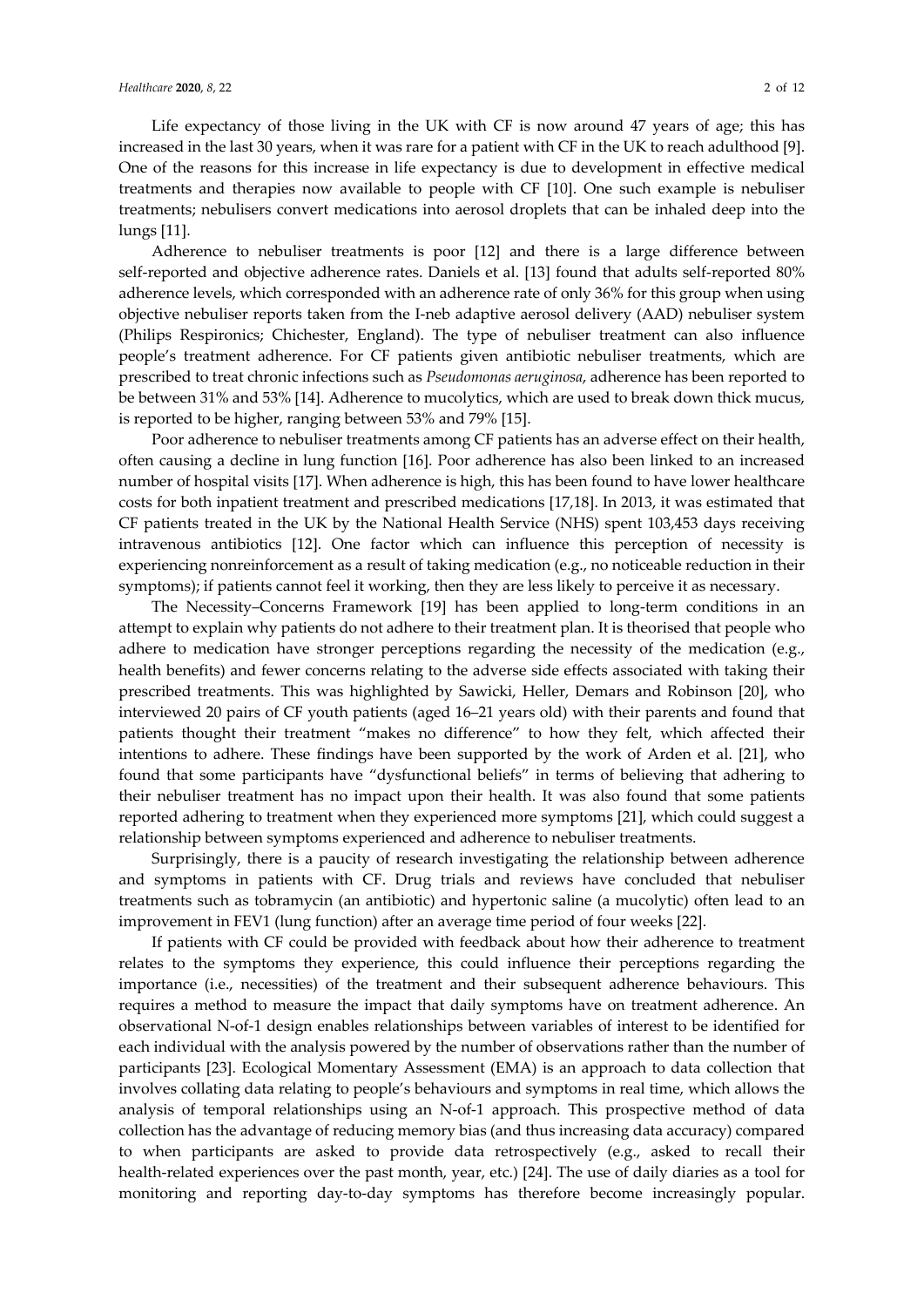However, because prospective EMA methods, such as daily diaries, involve collecting data from participants on a frequent and repeated basis, it is important that this approach is acceptable to patients, given the existing burden of treatment in those with CF [25].

The current study aims to use novel methods such as daily electronic diaries and N‐of‐1 analysis to investigate the temporal relationships between symptoms and adherence in people with cystic fibrosis, with a particular focus on identifying the period of time needed to sufficiently monitor this relationship.

#### **2. Materials and Methods**

## *2.1. Design*

The current study adopted an observational N-of-1 design, where data from each participant was analysed separately. The dependent variable was the participants' adherence to nebuliser treatments, which was measured objectively via an eTrack**®** (Pari GmbH, Stanberg, Germany) nebuliser. The predictor variables were the symptoms of cystic fibrosis which were self‐reported via a web‐based questionnaire on a daily basis. A Patient Participant Involvement group (PPI group) was consulted and contributed to the design of the daily diary study.

#### *2.2. Sample*

In total, six participants were recruited. Recruitment within this population was difficult (Supplementary material 1), however, the sample was similar to previous work using N‐of‐1 methods [26].

All participants were recruited from Sheffield Teaching Hospitals (STH) and the following inclusion/exclusion criteria were adopted:

Inclusion criteria: CF patients aged 16 years and older, receiving treatment, using an eTrack**®** (Pari GmbH, Stanberg, Germany) nebuliser system, English‐speaking and literate to ensure consent could be obtained. Participants were also required to own a smartphone and be part of the CFHealthHub Data Observatory.

Exclusion criteria: Those with CF who were under the age of 16, not using an eTrack**®** (Pari GmbH, Stanberg, Germany) nebuliser as a part of their daily treatment and not receiving treatment through STH. Patients who were in the late palliative phase of treatment (i.e., people in the end stage of their illness for whom the emphasis of care was comfort), pregnant or on the transplant list at the start of the study were also excluded from taking part in the study.

All patients consented were enrolled in the CFHealthHub data observatory. As part of this quality improvement initiative, all patients used an eTrack**®** (Pari GmbH, Stanberg, Germany) nebuliser, which records adherence in real time and uploads the data via Bluetooth onto the CFHealthHub web platform and stores it on a cloud. Patients in the CFHealthHub data observatory provide informed consent for their adherence data to be collected from specially adapted nebulisers and uploaded to a web platform where it can be shared with health professionals and used for other research projects.

Participants were purposively sampled from the following groups: good adherence (over 80% annual adherence) [27], poor adherence (under 80% annual adherence), where adherence is defined as the percentage of prescribed treatment taken, good lung function (FEV1 =  $>70\%$ ), poor lung function (FEV1 = <70%). This was to ensure the sample contained patients with both low and high adherence and poor and good lung function.

#### *2.3. Ethics Statement*

This study received ethical approval from London Bromley Research Ethics Committee (17/LO/1769) on the 16th November 2017, and the Health Research Authority (12th December 2017). Informed consent was taken from all participants who were involved in the study.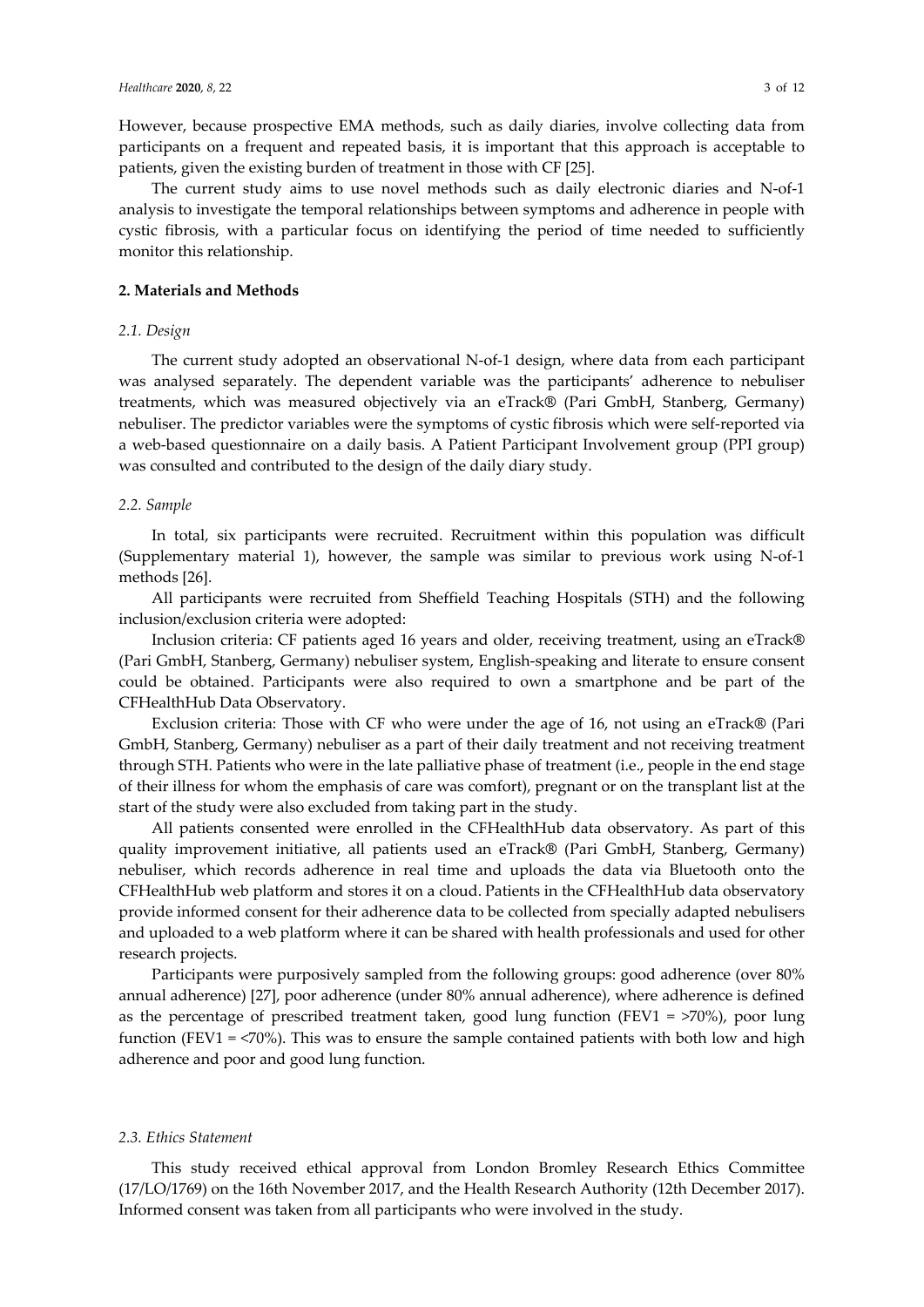### *2.4. Daily Symptom Diaries*

In total, seven symptoms were tracked using an online questionnaire accessed via a smartphone every day for a total of six weeks. This was split into two three‐week blocks, with a midpoint break (ranging from 9 days to 38 days) to provide an opportunity for the research team to interview the participants about the acceptability of the approach (potential burden of research participation was explored) and confirm whether they would like to continue symptom tracking. Participants were asked to rate each symptom out of 10 (e.g., $0 =$  not at all and 10 = a great deal) using a visual analogue scale, at the same chosen time most appropriate for them each day (questions can be found in Table 1). The symptoms participants were asked to rate were cough, wheeze, difficulty breathing, pain, tiredness, mucus amount, mucus colour [3]. The questionnaire took a maximum of two minutes to complete on Qualtrics**©** (Qualtrics, Provo, Utah) (an online questionnaire software). Participants were sent a daily email containing the link to the questionnaire.

| The following questions were presented to participants who were asked to respond on a 0–10 visual |  |  |  |  |  |  |
|---------------------------------------------------------------------------------------------------|--|--|--|--|--|--|
| analogue scale:                                                                                   |  |  |  |  |  |  |
| Have you been coughing today?                                                                     |  |  |  |  |  |  |
| Have you been wheezing today?                                                                     |  |  |  |  |  |  |
| Have you experienced difficulty breathing today?                                                  |  |  |  |  |  |  |
| How is your pain today?                                                                           |  |  |  |  |  |  |
| How is your tiredness today?                                                                      |  |  |  |  |  |  |
| How much mucus have you had to cough up today?                                                    |  |  |  |  |  |  |
| The final question was asked as a Likert Scale:                                                   |  |  |  |  |  |  |
| What colour has your mucus been most of today?                                                    |  |  |  |  |  |  |
| Clear, yellow/green, green with blood, other.                                                     |  |  |  |  |  |  |
|                                                                                                   |  |  |  |  |  |  |

#### *2.5. Adherence Data*

The adherence data used in this study was recorded using the same method as previous work in the area [12]. Objective adherence to the eTrack**®** system (Pari GmbH, Stanberg, Germany) was recorded along with the patients' prescription. This data was used to calculate a total number of doses and the proportion of prescribed doses taken per day (%). Therefore, it is possible to take over the prescribed dose (which would mean adherence is over 100%).

#### *2.6. Analysis*

Data was analysed using IMB's SPSS version 24 (Armonk, NY: IBM Corp). Each participant's data was analysed separately using an N‐of‐1 approach [26] where statistical analyses are powered by the number of observations rather than the number of participants. As there have not been N‐of‐1 studies previously undertaken in this patient group looking at correlates of adherence, and within-person associations are likely to vary between individuals, it is challenging to accurately estimate the required number of observations for a given power level. However, it is suggested that 50 observations should provide sufficient power [28].

A missing value analysis was conducted on all symptom questions for all participants. Little's Missing Completely at Random test revealed all data was missing completely at random and therefore no cause for concern. Multiple imputation was performed in SPSS to deal with any missing values, as used by others undertaking similar N‐of‐1 analyses [26,29]. There was no missing data for the objective measurement of adherence.

As there was a break for all participants after a three‐week period, two additional data points of missing data were included for all participants; this was to ensure data points were not linked artificially. Adherence was measured during this period, but symptom scores were missing as no data was inputted on these days.

Descriptive statistics were calculated for each symptom and adherence. Sequence charts were produced for each symptom (cough, wheeze, difficulty breathing, pain, tiredness and mucus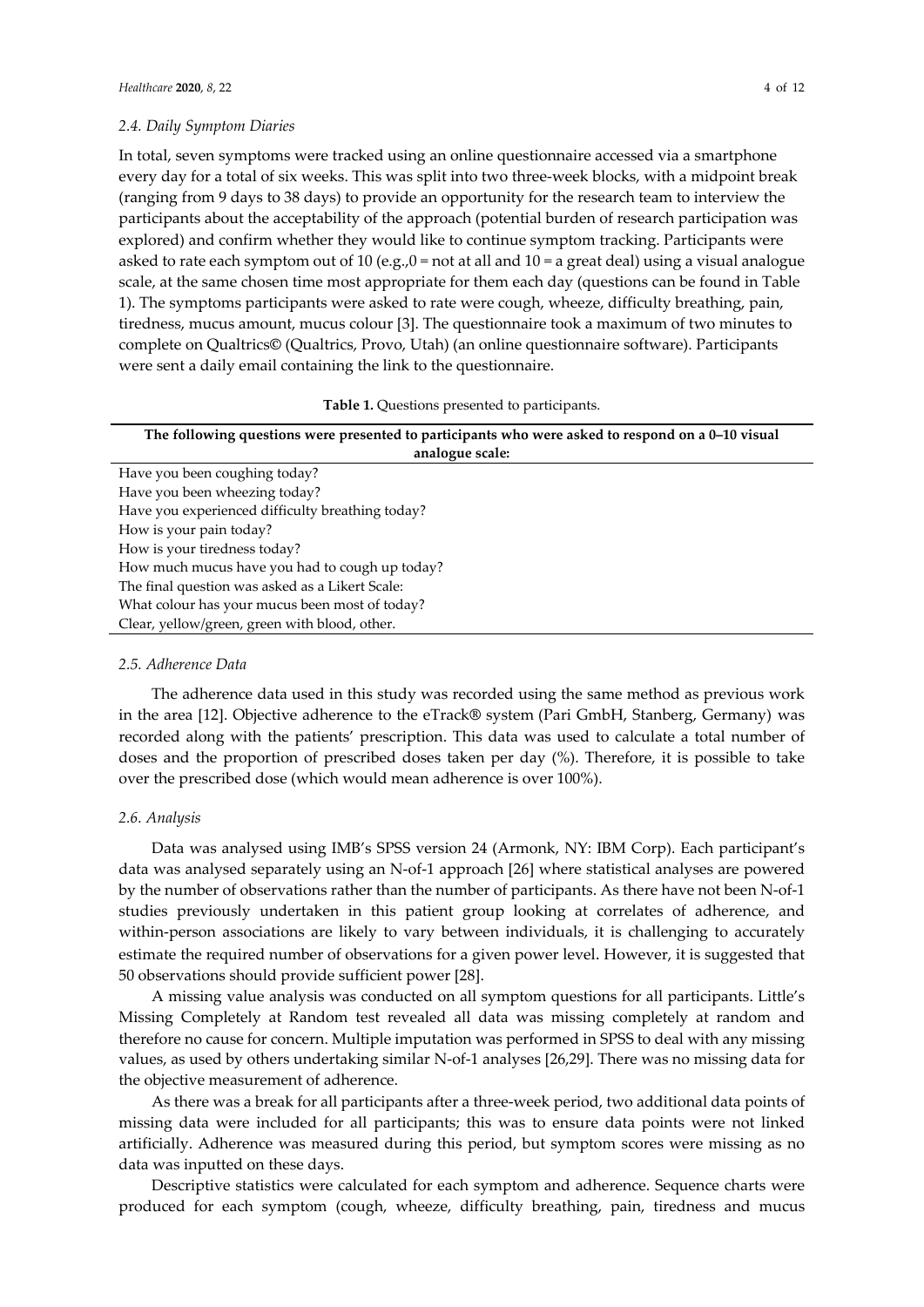amount) and also for objective adherence scores for the six-week symptom-tracking period to show the temporal relationship between variables.

A "prewhitening" procedure was applied to each data set as required; this was to ensure that autocorrelation was removed between data points [26].

To investigate relationships between symptoms and adherence, cross‐correlations were examined in line with the recommendations of Naughton and Johnston [30]. If there was evidence of a relationship on cross‐correlation charts (above the 95% confidence interval), a linear regression analysis was conducted to determine statistical significance (Supplementary material 2). The analysis was exploratory in nature to explore the cross‐correlations identified rather than testing specific associations which were determined a priori.

# **3. Results**

*3.1. Six adults were recruited; baseline data are in Table 2.*

| Participant<br>number | <b>Sex</b> | Predicted lung<br>function $\frac{6}{6}$ | <b>Baseline</b><br>adherence $(\% )$ | Nebuliser<br>treatment           | Total doses of treatment<br>prescribed per day |  |
|-----------------------|------------|------------------------------------------|--------------------------------------|----------------------------------|------------------------------------------------|--|
|                       | Female     | 89%                                      | 73%                                  | 2 mucolytics                     | 3                                              |  |
|                       | Female     | 89%                                      | 99%                                  | 2 mucolytics                     | 3                                              |  |
| 3                     | Female     | 73%                                      | 15%                                  | 1 mucolytic and 1<br>antibiotic  | 5                                              |  |
| 4                     | Male       | 80%                                      | 68%                                  | 2 mucolytics and 1<br>antibiotic | 9                                              |  |
| 5                     | Female     | 96%                                      | 100%                                 | 1 mucolytic and 1<br>antibiotic  | 6                                              |  |
| 6                     | Female     | 45%                                      | 41%                                  | 1 mucolytic and 1<br>antibiotic  | 6                                              |  |

*Table 2.* Demographics and nebuliser treatments of participants.

#### *3.2. Observation Points and Compliance*

The majority of participants had over a 70% daily completion rate, and the number of observation points per participants ranged from 188 to 308. Two participants completed the self-monitoring diary every day; the largest amount of missing data was 38%. The mean daily completion rate for all participants was *M* = 87.6% (*SD* = 15.52). Daily completion rates for all participants can be seen in Table 3 below.

**Table 3.** The number of days each participant tracked symptoms for (%).

| Daily completion rate (%) $\begin{array}{ c c c c c }\n\hline\n P1 & P2 & P3 & P4 & P5 & P6 \\ \hline\n71\% & 62\% & 88\% & 100\% & 88\% & 100\% \\ \hline\n\end{array}$ |  |  |  |
|--------------------------------------------------------------------------------------------------------------------------------------------------------------------------|--|--|--|
|                                                                                                                                                                          |  |  |  |

### *3.3. Descriptives Statistics and Autocorrelation*

In total there were over 1,500 data series points; all symptom variables for all participants were prewhitened by one day to control for autocorrelation or in some cases as a precautionary measure in case of undetected autocorrelation. Descriptive statistics are presented in Table 4 below.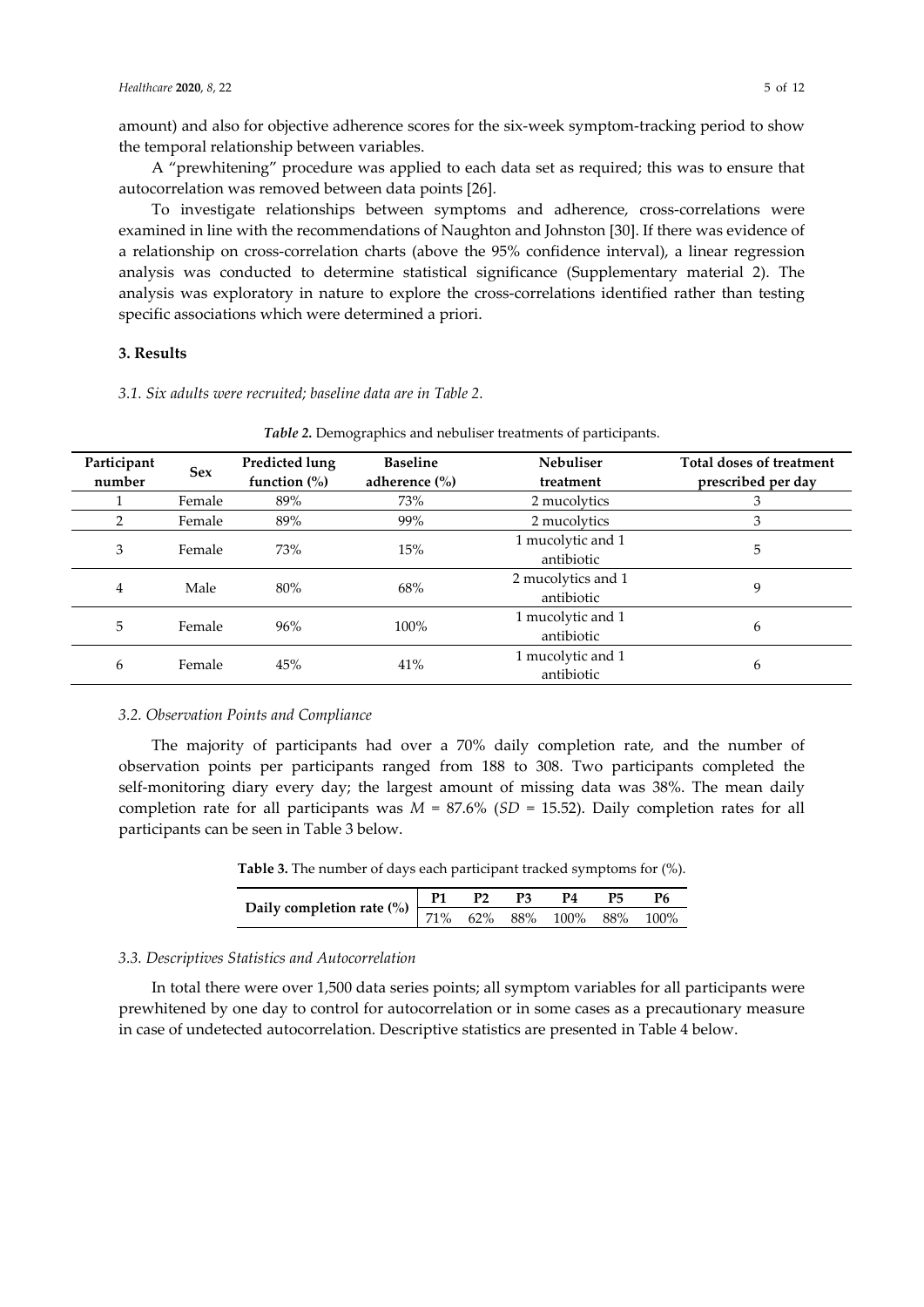| Participant<br>Number | Cough          | Wheeze         | Difficulty<br>breathing | Pain           | <b>Tiredness</b> | <b>Mucus</b><br>amount | Objective<br>adherence<br>(%) | Range of<br>weekly<br>adherence* |
|-----------------------|----------------|----------------|-------------------------|----------------|------------------|------------------------|-------------------------------|----------------------------------|
| P1                    | 3.85<br>(0.99) | 0.10<br>(0.34) | 1.22(0.93)              | .038<br>(0.15) | 3.47(0.96)       | 2.93<br>(0.94)         | 82.5<br>(52.19)               | $71.5 - 100\%$                   |
| P <sub>2</sub>        | 0.26<br>(0.40) | 0.19<br>(0.30) | 0.48<br>(0.54)          | 1.52<br>(1.03) | 4.26<br>(1.57)   | 0.15<br>(0.28)         | 97.55<br>(10.26)              | $94.3 - 100\%$                   |
| P <sub>3</sub>        | 5.49<br>(2.42) | 2.80<br>(1.88) | 4.02<br>(1.64)          | 2.93<br>(1.07) | 6.28<br>(1.86)   | 4.23<br>(2.22)         | 16.67<br>(35.66)              | $0 - 47.6%$                      |
| P4                    | 1.47<br>(0.83) | 0.09<br>(0.30) | 0.00(0.00)              | 0.53<br>(0.70) | 1.41(1.11)       | 1.44<br>(0.80)         | 75.30<br>(29.85)              | $52.3 - 100\%$                   |
| P <sub>5</sub>        | 2.55<br>(0.53) | 0.25<br>(0.48) | 0.22(0.47)              | 0.08<br>(0.32) | 1.94(1.31)       | 2.28<br>(0.57)         | 87.78<br>(27.80)              | 71.4–100%                        |
| P6                    | 1.11<br>(1.22) | 0.00<br>(0.00) | 0.39(1.13)              | 0.00<br>(0.00) | 0.32(0.86)       | 0.73<br>(0.66)         | 45.64<br>(36.04)              | $0 - 78.6\%$                     |

**Table 4.** Means (standard deviations) for symptom scores and adherence.

\*For the duration of the study. All symptom scores are rated out of ten.

## *3.4. The Relationship between Symptoms of Cystic Fibrosis and Adherence to Nebulised Treatment*

A summary of the results is presented in Table 5.

#### 3.4.1. Cough

Cross‐correlation charts for participants 1, 3, 4 and 6 were not suggestive of a relationship; therefore, no further analysis was undertaken.

For participant 2, cross-correlation charts were indicative of a relationship between adherence and cough on day zero (*rlag0 = −.338).* To investigate this further, a linear regression was conducted which revealed a statistically significant negative relationship between coughing and objective nebuliser adherence on the same day (*F = 5.30; B = −8.95; 95% CI –16.80– –1.10; R2 = 0.115; P = 0.026).* This suggests that higher coughing and lower adherence occur on the same day for this person.

For participant 5, cross‐correlation charts were indicative of a positive correlation at lag ‐2  $(rlag - 2 = 0.336)$ . However, when the relationship was tested using a linear regression, it was not statistically significant (*F = 0.407; B = 5.70; 95% CI –12.33–23.74; R2 = −0.014; P = 0.527).*

## 3.4.2. Wheeze

Cross‐correlation charts for participants 1, 2, 3 and 4 were not suggestive of a relationship; therefore, no further analysis was undertaken. Participant 6 reported wheeze as being a zero for the duration of the study; therefore, no further analysis was undertaken.

For participant 5, there was indication of a relationship between the variables on the cross‐correlation chart, *rlag‐5 = −0.392*; a linear regression was conducted to determine the relationship between wheezing and adherence for participant 5, which was found to be nonsignificant (*F = 0.997; B = −9.80, 95% CI −29.65–10.05; R2 = 0.025; P = 0.324.*

# 3.4.3. Difficulty Breathing

Cross‐correlation charts for participant 2,3,5 and 6 were not indicative of any relationship between the variables difficulty breathing and adherence; therefore, no further analysis was undertaken. Participant 4 reported difficulty breathing as being at zero for the duration of the study; therefore, no further analysis was undertaken. Therefore, there was only one participant (participant 1) who presented with evidence of a relationship between difficulty breathing and nebuliser adherence.

For participant 1, cross-correlation charts revealed evidence of a relationship between difficulty breathing and adherence at lag 6 (*RLag6 = 0.446*). A linear regression revealed that this relationship was not statistically significant ( $F = 0.059$ ;  $B = 2.70$ ;  $95\%$  CI -19.95-25.36;  $R^2 = 0.002$ ;  $P = 0.810$ ). These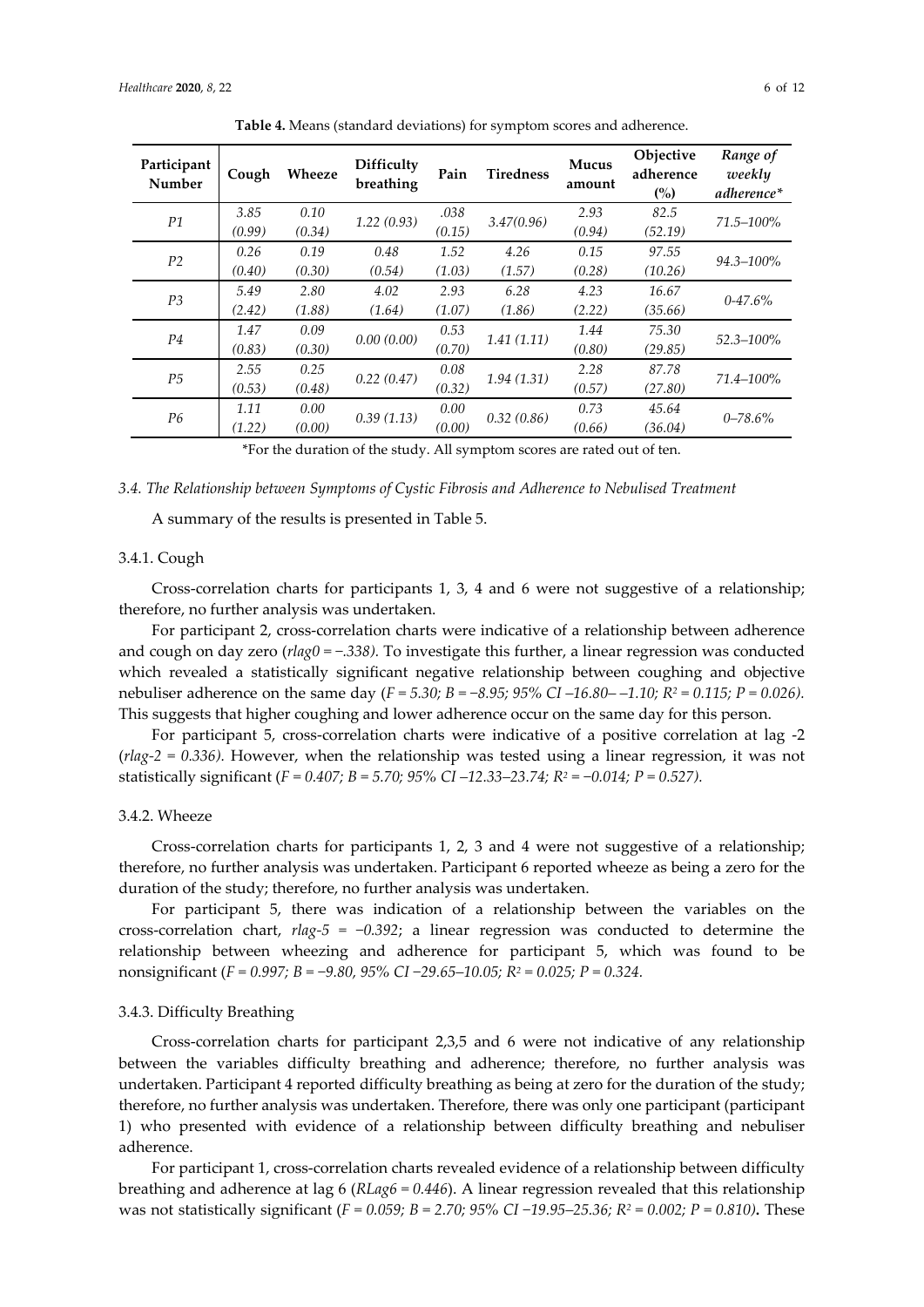findings would suggest that for all participants in the study, there was no significant relationship between experiencing difficulty breathing as a symptom and adherence to nebuliser treatments.

#### 3.4.4. Pain

Participant 6 reported pain as being a zero for the duration of the study; therefore, no further analysis was undertaken. Cross‐correlation charts revealed no evidence of a relationship for participant 1 and 3; therefore, no further analysis was undertaken.

Cross‐correlation charts for participant 2 revealed a moderate negative correlation between adherence and pain (*RLag0 = −0.311).* This relationship was found to be statistically significant when analysed using a linear regression (*F= 4.40; B = ‐4.46; 95% CI −8.76– –0.164; R2 = 0.97; P = 0.042)*. This suggests that participant 2 experiences higher pain and lower nebuliser treatment adherence on the same day.

Participant 4's cross-correlation charts revealed a significant relationship between pain and adherence,  $R \mid aq^2 = 0.36$  and  $R \mid aq^2 = 0.34$ . The variables ( $\mid aq = 0$ ) were analysed using a linear regression which revealed a significant relationship (*F = 4.40; B = 15.11; 95% CI 0.553–29.69; R2 = 0.102; P* = 0.042). However, when the lag at −2 was investigated further, the regression revealed a nonsignificant relationship (*F = 2.13; B = 13.70; 95% CI –5.33–32.73; R2 = 0.056; P = 0.153*). This suggests only the relationship on the same day was significant; therefore, higher pain was associated with lower adherence.

For participant 5, cross-correlation charts revealed evidence of a relationship between pain and adherence for this participant *(RLag0 = −0.467; RLag‐5 = −0.438).* A linear regression revealed that this relationship (lag = 0) was statistically significant (*F = 12.00; B = −43.81; 95% CI –69.32– –18.30; R2 = 0.218;*  $P = \langle .001 \rangle$ . However, when the lag at –5 was investigated further, this relationship was not significant (*F = 0.044; B = 3.12; 95% CI –26.90–33.15.1; R2 = –0.024; P = 0.834)*. These findings suggest there is a significant moderate relationship between adherence and pain on the same day for this participant, suggesting when adherence is lower, pain is higher.

## 3.4.5. Tiredness

Cross‐correlation charts revealed no evidence of a relationship between tiredness and adherence for participants 1, 3, 2, 4 and 6; therefore, no further analysis was undertaken.

Participant 5 cross-correlation charts for tiredness and adherence were indicative of a possible negative relationship at Lag 0 *(rlag0 = −0.319).* A linear regression revealed a significant relationship between tiredness and adherence  $(F = 4.87; B = -7.87; 95\% \text{ CI} -15.00 - 0.682; R^2 = 0.102; P = 0.033)$ . This suggests that for participant 5, there is an association between higher levels of tiredness and lower adherence to nebuliser treatment on the same day.

### 3.4.6. Mucus Amount

Cross‐correlation charts for participants 1, 4, 5 and 6 revealed no evidence of a relationship between mucus amount and adherence; therefore, no further analysis was undertaken.

Cross‐correlation charts for participant 2 were suggestive of a medium negative correlation at 2‐day lag (*rlag‐2 = –0.470),* which would suggest mucus predicts adherence in 2 days' time. However, when this was investigated further using a linear regression, this relationship was not statistically significant (*F = 0.735; B = 5.71; 95% CI –7.76–19.18; R2 = 0.018; P = 0.396)*.

Cross‐correlation charts for participant 3 were suggestive of a correlation *at –*1 and 5‐day lag (*rlag‐1 = –0.350; rlag5 = −0.343).* However, when this was investigated further using a linear regression, this relationship was not statistically significant for lag *−*1 (*F = 1.14; B = −2.87; 95% CI –* 8.28–2.54;  $R^2 = 0.027$ ;  $P = 0.291$ ) or lag 5 ( $F = 0.778$ ;  $B = -2.84$ ; 95% CI -9.37–3.69;  $R^2 = 0.022$ ;  $P = 0.384$ ).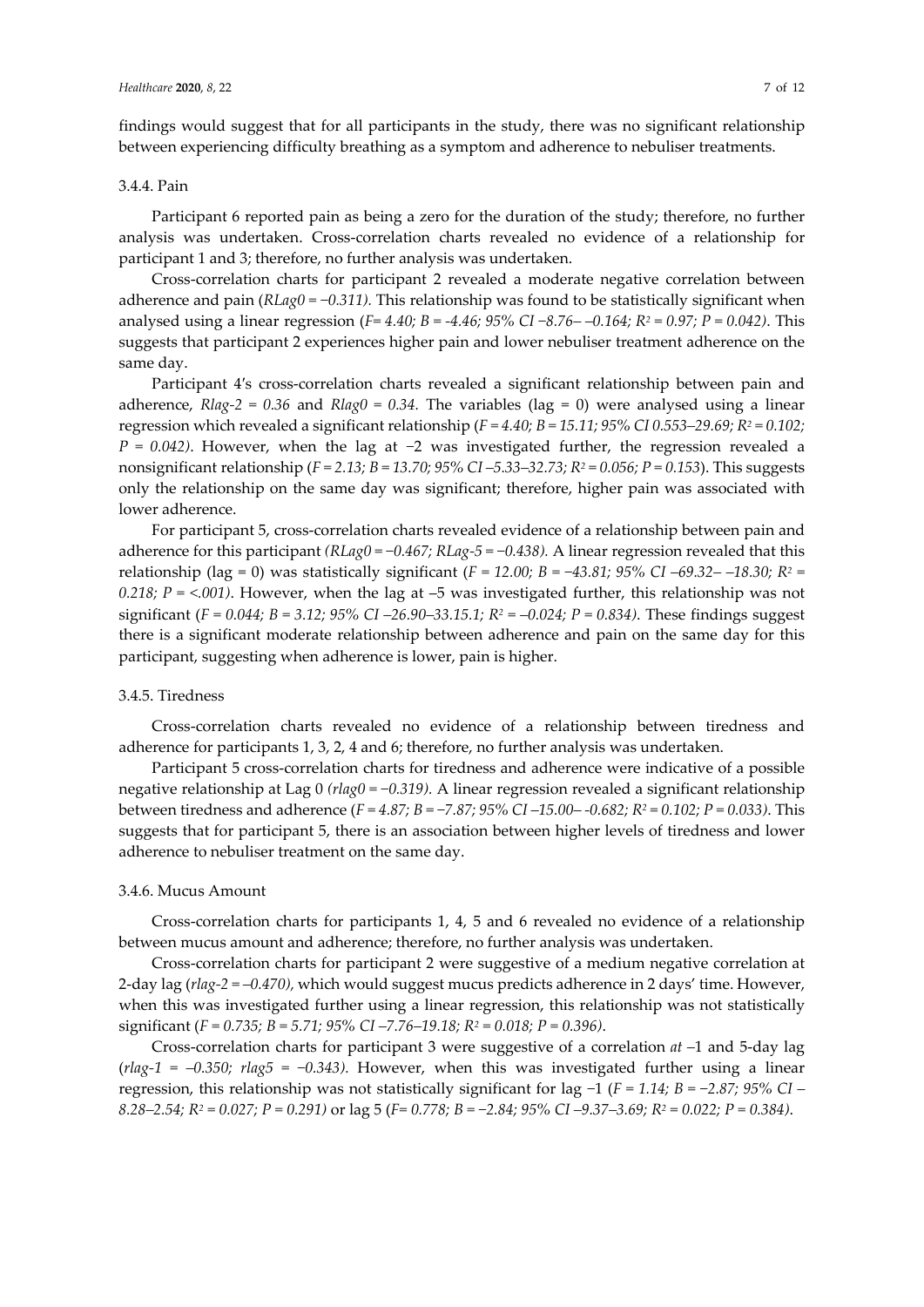| Participant    | Cough and<br>adherence           | Wheeze and<br>adherence          | Difficulty<br>breathing and<br>adherence | Pain and adherence                                                   | <b>Tiredness and</b><br>adherence | Mucus and<br>adherence                             |
|----------------|----------------------------------|----------------------------------|------------------------------------------|----------------------------------------------------------------------|-----------------------------------|----------------------------------------------------|
|                | No relationship                  | No relationship                  | Lag $6 = 0.446$<br>$p = 0.810$           | No relationship                                                      | No relationship                   | No relationship                                    |
| $\overline{2}$ | *Lag $0 = -0.338$<br>$p = 0.026$ | No relationship                  | No relationship                          | *Lag $0 = -0.311$<br>$p = 0.042$                                     | No relationship                   | Lag $-2 = -470$<br>$p = 0.396$<br>Lag $5 = -0.350$ |
| 3              | No relationship                  | No relationship                  | No relationship                          | No relationship                                                      | No relationship                   | $p = 384$<br>Lag $-1 = -0.343$<br>$p = 0.291$      |
| 4              | No relationship                  | No relationship                  |                                          | *Lag $0 = 0.339$<br>$p = 0.025$<br>Lag $-2 = 0.362$<br>$p = 0.153$   | No relationship                   | No relationship                                    |
| 5              | Lag $-2 = 0.336$<br>$p = 0.527$  | Lag $-5 = -0.392$<br>$p = 0.325$ | No relationship                          | *Lag $0 = -0.467$<br>$p = 0.001$<br>Lag $-5 = -0.438$<br>$p = 0.834$ | *Lag $0 = -0.319$<br>$p = 0.033$  | No relationship                                    |
| 6              | No relationship                  |                                  | No relationship                          |                                                                      | No relationship                   | No relationship                                    |

| Table 5. Relationship between symptoms and adherence for all participants (regression analysis). |  |
|--------------------------------------------------------------------------------------------------|--|
|--------------------------------------------------------------------------------------------------|--|

Key: \**Significant* at *P* = 0.05, no relationship = did not pass 95% confidence interval, - = rated as constant zero.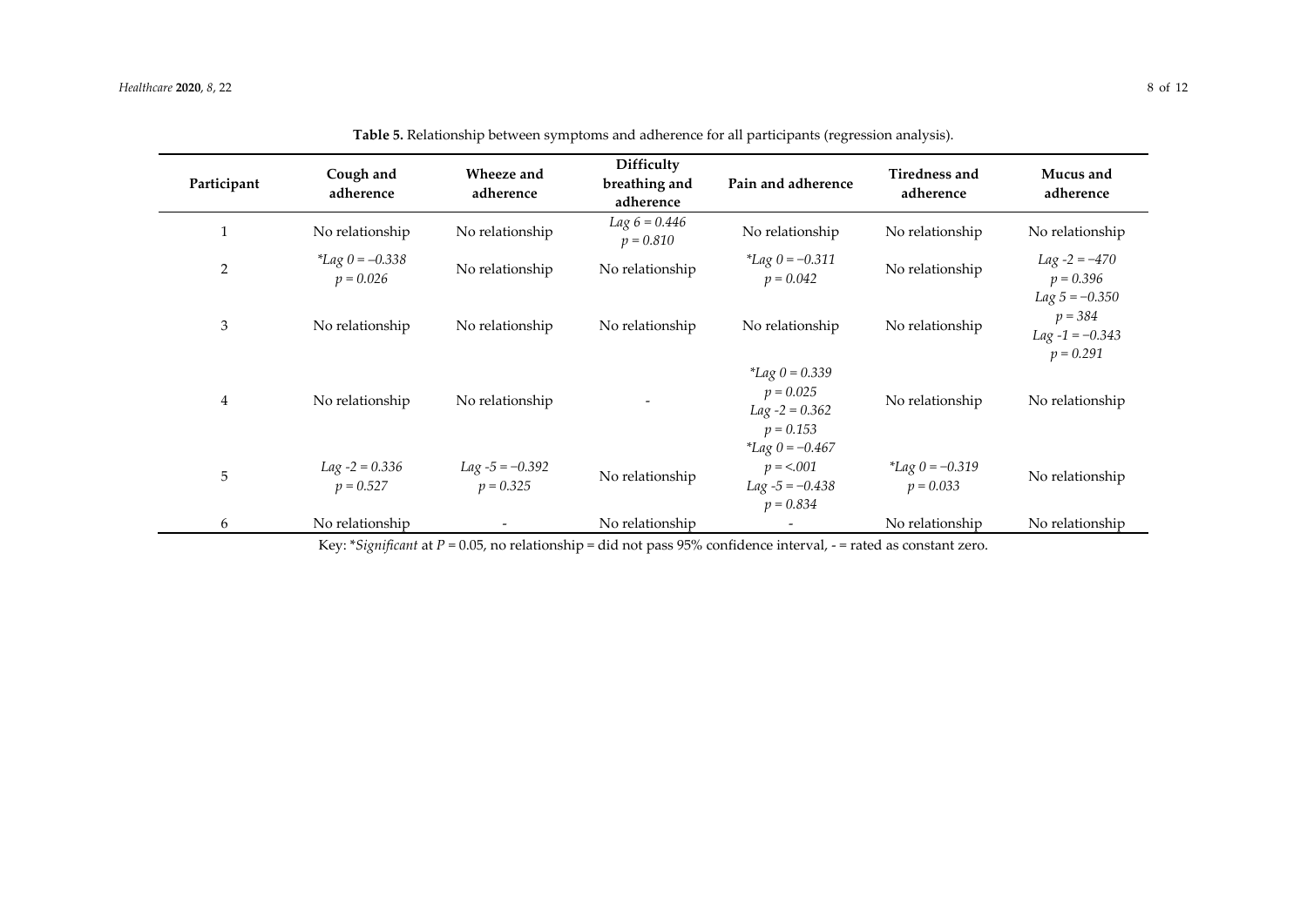## **4. Discussion**

The current study aimed to investigate the relationship between symptoms and adherence over a six‐week period, in people with cystic fibrosis. The study offers mixed findings; for three participants, there was no evidence of a relationship between symptoms and adherence. For the remaining three participants, there was evidence that higher levels of cough, pain and tiredness were related to lower levels of adherence on the same day.

The lack of relationship between symptoms and adherence over a six-week period for some participants is surprising. Symptom reports are often used in drug trials to assess the impact of new treatments [31]. Perhaps these reports, in which symptoms are reported retrospectively rather than daily, overestimate the changes experienced, as has been found previously [31]. In addition, it is not clear how much adherence is necessary and for how long to produce symptom changes, and it is likely that there will be individual differences in the response. For same-day relationships, it is difficult to establish whether symptoms preceded adherence or adherence to treatment affected symptom experience that same day. Some patients report that treatment leads to a noticeable improvement in symptoms as a result of adherence [32]. Others report that they perceive less need for treatment when they are feeling well [33].

Due to the exploratory nature of the study and the investigation of cross-correlations, there is a risk of identifying some spurious associations between variables.

Previous research findings in the area have suggested one reason for poor adherence in this population could be that some patients do not notice the impact medication has on their symptoms and therefore feel it is not needed to treat their condition [19]. As theorised by Horne and Weinman [19], if a health behaviour is not viewed as a necessity, as humans we are much less likely to engage in the behaviour. In a meta-analysis of various long-term health conditions, Horne et al. [33] confirmed this link between higher medication adherence and a strong perception of the necessity of prescribed treatments.

If patients can be provided with feedback about how their treatment has improved their symptoms over time, this may help encourage these individuals to better adhere to treatment programmes. However, the results of this study indicate that the relationship between self‐reported symptoms and adherence is not always clear. CF charities in both the UK and the USA are keen to explore the potential of digital devices to generate data that can provide insights into self-care that have the potential to promote good patient–clinician communication and create the opportunity to discuss experiences and challenges. Recent work in the UK has demonstrated that patients do engage well with such apparatus [18]. The aspiration to establish and develop such programmes emphasise the great interest in applications of using digital healthcare technology to help manage adherence to treatments in those with CF which is an issue high on the agenda with CF care.

Although it is evident that digital technology is becoming more popular in healthcare, the results of the current study suggest that a six‐week monitoring period is not a sufficient amount of time to notice fluctuation in symptoms in all individuals. Therefore, a longer monitoring period would enable further investigation of the complex relationship between adherence behaviour and symptoms. Perhaps most importantly, what is not yet clear is if there will be relationships between symptoms and adherence that are easy to see and therefore convincing for patients. Without this understanding, this type of monitoring is unlikely to promote adherence.

One strength of the current study was that nebuliser adherence data was objective and taken directly from a chipped nebuliser system. It has been argued that such methods are more reliable than collecting adherence subjectively [34], which has associated drawbacks such as social desirability bias and retrospective bias. However, the study is not without limitations; for example, as discussed in the method, there was a break between the two symptom‐tracking periods. Though this is not perhaps ideal, the reason for the break was to assess the acceptability of self-monitoring and potential burden of the study and was considered a high priority. Additionally, although daily diaries can identify temporal relationships between variables, in the current study, the relationship between adherence and symptoms typically was strongest on the same day. Alternative methods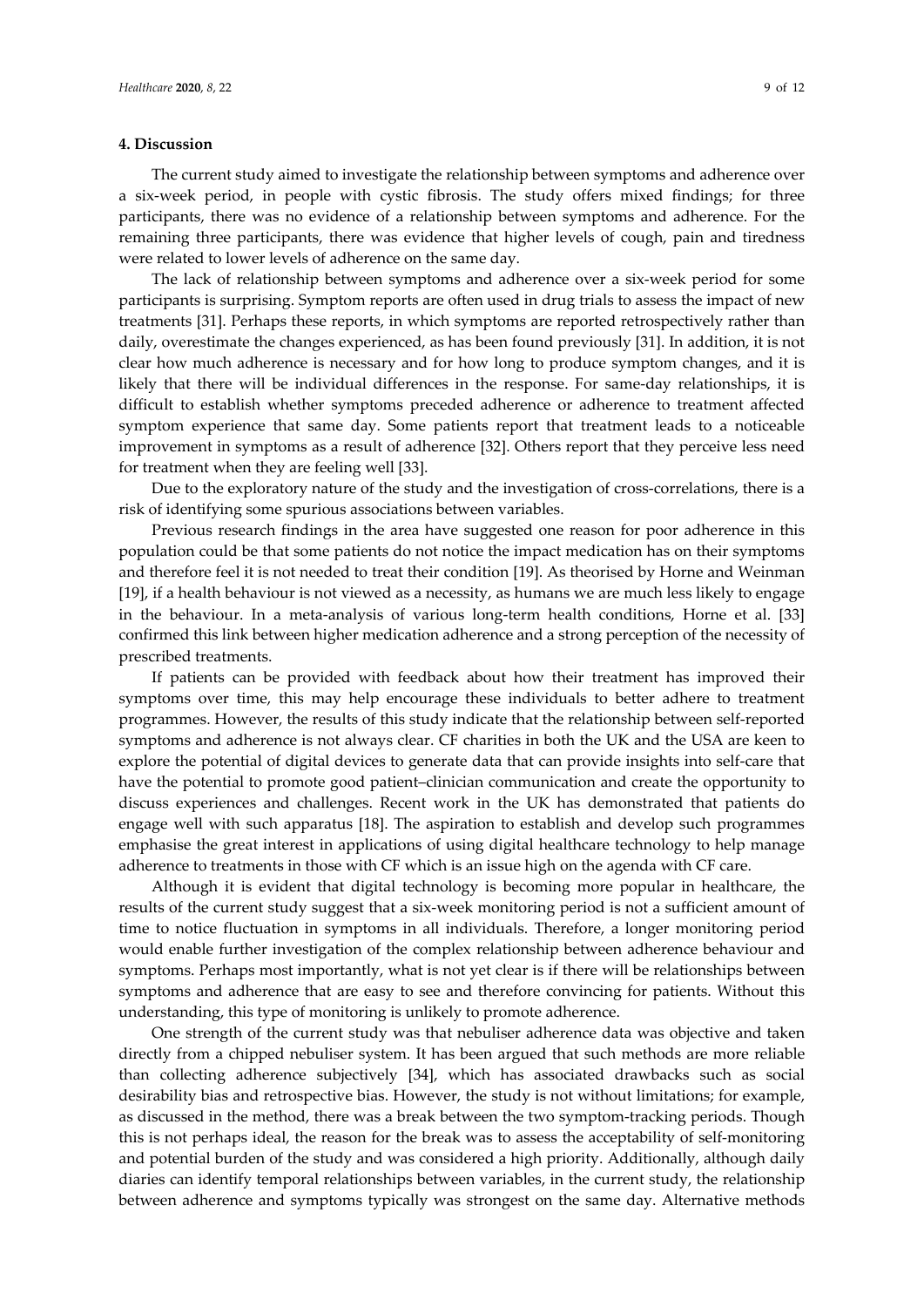such as qualitative interviews could be adopted to help us investigate the nature of the relationship between symptoms and adherence further.

To conclude, the current study provides insight into the temporal relationships between symptoms and adherence in people with CF. These findings demonstrate that for three of six participants, symptoms such as cough, pain and tiredness were associated with adherence. The study provides evidence that a longer period of symptom tracking is required. The study utilises reliable objective adherence data which also demonstrates how novel methods such as N‐of‐1 can be used successfully for health‐related self‐monitoring in people with CF.

**Supplementary Materials:** The following are available online at www.mdpi.com/xxx/s1, Figure S1: CONSORT diagram; Figure S2:. Cross‐correlation charts

**Author Contributions:** Conceptualization, R.M., M.A., J.P. and M.W.; Formal Analysis, R.M., F.N., M.A. and J.P.; Writing – Original Draft Preparation, R.M.; Writing – Review & Editing, R.M., M.A., J.P., M.W. and F.N. All authors have read and agreed to the published version of the manuscript.

**Funding:** This work was undertaken as part of a Doctoral programme funded by Sheffield Hallam University.

**Acknowledgments:** Thank you to Sheffield Teaching Hospitals and the CFHealthHub data observatory for their support throughout the study. Finally, thank you to the patients involved in the study.

**Conflicts of Interest:** The authors declare no conflict of interest.

# **References**

- 1. Cystic Fibrosis Trust. What is Cystic Fibrosis? Available online: https://www.cysticfibrosis.org.uk/what-is-cystic-fibrosis (accessed on 28 August 2018).
- 2. European Cystic Fibrosis Society. *ECFS Patient Registry Annual Data Report*; 2016. Available online: https://www.ecfs.eu/sites/default/files/general‐content‐images/working‐groups/ecfs‐patient‐registry/ ECFSPR\_Report2016\_06062018.pdf (accessed on 28 August 2019).
- 3. Goss, C.H.; Edwards, T.C.; Ramsey, B.W.; Aitken, M.L.; Patrick, D.L. Patient‐reported respiratory symptoms in cystic fibrosis. *J. Cyst. Fibros*. **2009**, *8*, 245–252.
- 4. Flume, P.A.; Mogayzel, P.J.; Robinson, K.A.; Rosenblatt, R.L.; Quittell, L.; Marshall, B.C. Cystic Fibrosis Pulmonary Guidelines: Pulmonary Complications: Hemoptysis and Pneumothorax. *Am. J. Respir. Crit. Care Med.* **2010**, *182*, 298–306.
- 5. Fuchs, H.J.; Borowitz, D.S.; Christiansen, D.H.; Morris, E.M.; Nash, M.L.; Ramsey, B.W.; Rosenstein, A.L.S.; Wohl, M.E. Effect of Aerosolized Recombinant Human DNase on Exacerbations of Respiratory Symptoms and on Pulmonary Function in Patients with Cystic Fibrosis. *New Engl. J. Med*. **1994**, *331*, 637–642.
- 6. Smyth, A.; Elborn, J.S. Exacerbations in cystic fibrosis: 3 {middle dot} Management. *Thorax* **2007**, *63*, 180–184.
- 7. Taylor‐Robinson, D.; Whitehead, M.; Diderichsen, F.; Olesen, H.V.; Pressler, T.; Smyth, R.L.; Diggle, P. Understanding the natural progression in %FEV  $_1$  decline in patients with cystic fibrosis: A longitudinal study. *Thorax* **2012**, *67*, 860–866.
- 8. Waters, V.; Stanojevic, S.; Atenafu, E.G.; Lu, A.; Yau, Y.; Tullis, E.; Ratjen, F. Effect of pulmonary exacerbations on long‐term lung function decline in cystic fibrosis. *Eur. Respir. J.* **2012**, *40*, 61.
- 9. Cystic Fibrosis Trust. UK CF Registry Annual Data Report 2017—At a Glance. Available online: https://www.cysticfibrosis.org.uk/the‐work‐we‐do/uk‐cf‐registry/reporting‐and‐resources/at‐a‐glanc e‐report‐2017 (accessed on 28 August 2018).
- 10. Accurso, F.J. Update in Cystic Fibrosis 2007. *Am. J. Respir. Crit. Care Med*. **2008**, *177*, 1058–1061.
- 11. Boe, J.; Dennis, J.H.; O'Driscoll, B.R.; Bauer, T.T.; Carone, M.; Dautzenberg, B.; Diot, P.; Heslop, H.; Lannefors, L. European Respiratory Society Guidelines on the use of nebulizers. *Eur. Respir. J*. **2001**, *18*, 228.
- 12. Hind, D.; Drabble, S.J.; Arden, M.A.; Mandefield, L.; Waterhouse, S.; Maguire, C.; Cantrill, H.; Robinson, L.; Beever, D.; Scott, A.J.; et al. Supporting medication adherence for adults with cystic fibrosis: A randomised feasibility study. *BMC Pulm. Med*. **2019**, *19*, 77.
- 13. Daniels, T.; Goodacre, L.; Sutton, C.; Pollard, K.; Conway, S.; Peckham, D. Accurate Assessment of Adherence. *Chest* **2011**, *140*, 425–432.
- 14. Webb, A.K.; Dodd, M.E. Nebulised antibiotics for adults with cystic fibrosis. *Thorax* 1997, 52, S69–71.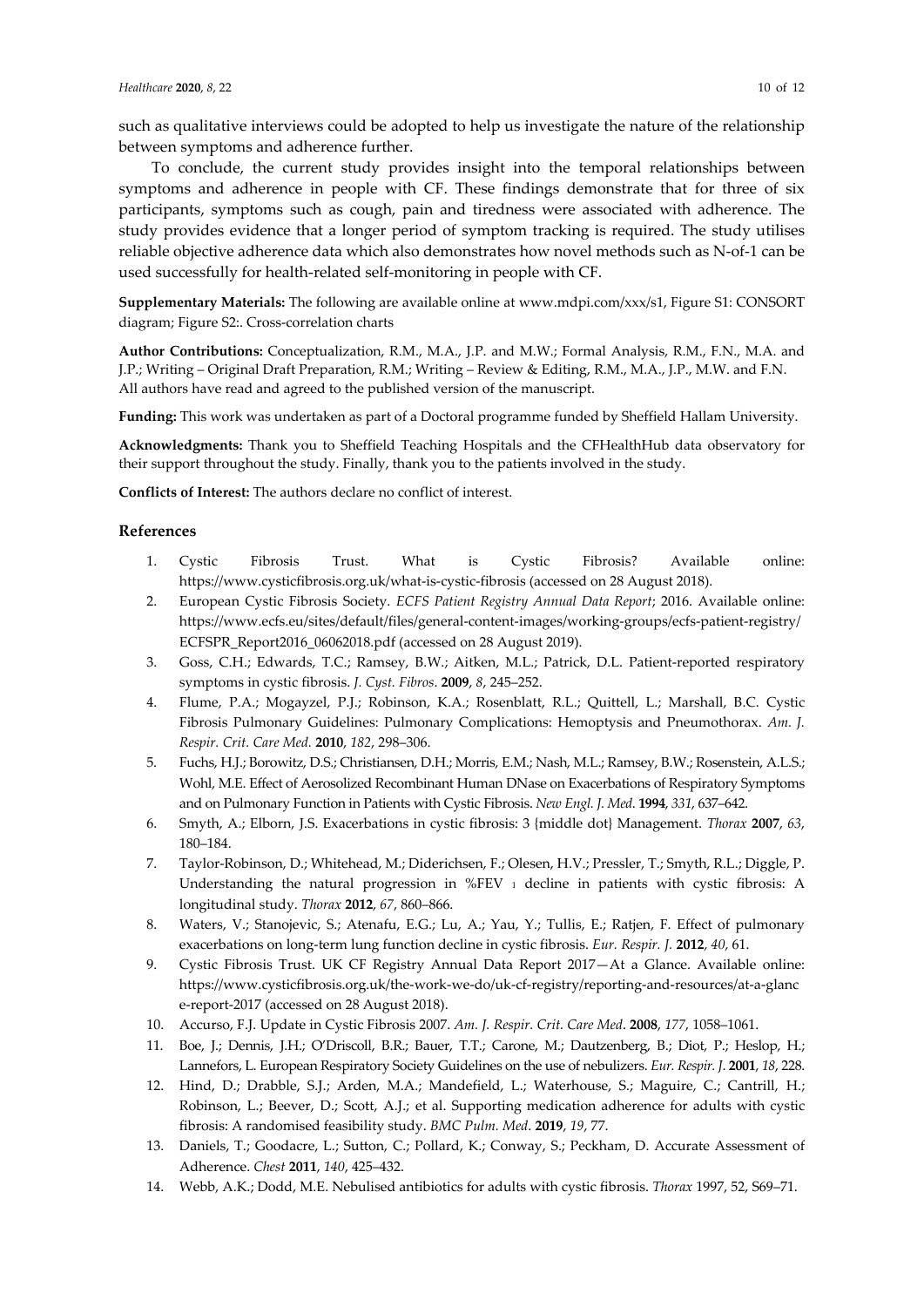- 15. Burrows, J.A.; Bunting, J.P.; Masel, P.J.; Bell, S.C. Nebulised dornase alpha: Adherence in adults with cystic fibrosis. *J. Cyst. Fibros*. **2002**, *1*, 255–259.
- 16. Eakin, M.N.; Bilderback, A.; Boyle, M.P.; Mogayzel, P.J.; Riekert, K.A. Longitudinal association between medication adherence and lung health in people with cystic fibrosis. *J. Cyst. Fibros*. **2011**, *10*, 258–264.
- 17. Briesacher, B.A.; Quittner, A.L.; Saiman, L.; Sacco, P.; Fouayzi, H.; Quittell, L.M. Adherence with tobramycin inhaled solution and health care utilization. *BMC Pulm. Med*. **2011**, *11*, 5.
- 18. Quittner, A.L.; Zhang, J.; Marynchenko, M.; Chopra, P.A.; Signorovitch, J.; Yushkina, Y.; Riekert, K.A. Pulmonary Medication Adherence and Health‐care Use in Cystic Fibrosis. *Chest* **2014**, *146*, 142–151.
- 19. Horne, R.; Weinman, J. Self‐regulation and Self‐management in Asthma: Exploring the Role of Illness Perceptions and Treatment Beliefs in Explaining Non‐adherence to Preventer Medication. *Psychol. Health* **2002**, *17*, 17–32.
- 20. Sawicki, G.S.; Heller, M.K.S.; Demars, N.; Robinson, W.M. Motivating adherence among adolescents with cystic fibrosis: Youth and parent perspectives: Adherence Perspectives in Cystic Fibrosis. *Pediatr. Pulmonol.* **2015**, *50*, 127–136.
- 21. Arden, M.A.; Drabble, S.; O'Cathain, A.; Hutchings, M.; Wildman, M. Adherence to medication in adults with Cystic Fibrosis: An investigation using objective adherence data and the Theoretical Domains Framework. *Br. J. Health Psychol*. **2019**, *24*, 357–380.
- 22. Ramsey, B.W.; Davies, J.; McElvaney, N.G.; Tullis, E.; Bell, S.C.; Dřevínek, P.; Moss, R.; Griese, M.; Ratjen, F.; Wainwright, C.E.; et al. A CFTR potentiator in patients with cystic fibrosis and the G551D mutation. *New Engl. J. Med*. **2011**, *365*, 1663–1672.
- 23. Shaffer, J.A.; Kronish, I.M.; Falzon, L.; Cheung, Y.K.; Davidson, K.W. N‐of‐1 Randomized Intervention Trials in Health Psychology: A Systematic Review and Methodology Critique. *Ann. Behav. Med*. **2018**, *52*, 731–742.
- 24. Lida, M.; Shrout, P.E.; Laurenceau, J.‐P.; Bolger, N. Using diary methods in psychological research. In *APA Handbook of Research Methods in Psychology, Vol 1: Foundations, Planning, Measures, and Psychometrics [Internet]*; Cooper, H., Camic, P.M., Long, D.L., Panter, A.T., Rindskopf, D., Sher, K.J., Eds.; American Psychological Association: Washington, DC, USA, 2012; pp. 277–305. Available online: http://content.apa.org/books/13619‐016 (accessed on 7 August 2019).
- 25. Bregnballe, V.; Schiøtz, P.O.; Boisen, K.A.; Pressler, T.; Thastum, M. Barriers to adherence in adolescents and young adults with cystic fibrosis: A questionnaire study in young patients and their parents. *Patient Prefer. Adherence* **2011**, *5*, 507.
- 26. Hobbs, N.; Dixon, D.; Johnston, M.; Howie, K. Can the theory of planned behaviour predict the physical activity behaviour of individuals? *Psychol. Health* **2013**, *28*, 234–249.
- 27. Hoo, Z.H.; Boote, J.; Wildman, M.J.; Campbell, M.J.; Gardner, B. Determinants of objective adherence to nebulised medications among adults with cystic fibrosis: An exploratory mixed methods study comparing low and high adherers. *Health Psychol. Behav. Med*. **2017**, *5*, 299–316.
- 28. Tabachnick, B.G.; Fidell, L.S. *Using Multivariate Statistics*, 5th ed.; Pearson/A&B: Boston, MA, USA, 2007.
- 29. Kwasnicka, D.; Naughton, F. N‐of‐1 methods: A practical guide to exploring trajectories of behaviour change and designing precision behaviour change interventions. *Psychol. Sport Exerc*. **2019**, Aug 4; 101570.
- 30. Naughton, F.; Johnston, D. A starter kit for undertaking n‐of‐1 trials. *Eur. Health Psychol*. **2014**, *16*, 196–205.
- 31. Wainwright, C.E.; Quittner, A.L.; Geller, D.E.; Nakamura, C.; Wooldridge, J.L.; Gibson, R.L.; Lewis, S.; Montgomery, A. Aztreonam for inhalation solution (AZLI) in patients with cystic fibrosis, mild lung impairment, and P. aeruginosa. *J. Cyst. Fibros*. **2011**, *10*, 234–242.
- 32. George, M.; Rand‐Giovannetti, D.; Eakin, M.N.; Borrelli, B.; Zettler, M.; Riekert, K.A. Perceptions of barriers and facilitators: Self‐management decisions by older adolescents and adults with CF. *J. Cyst. Fibros*. **2010**, *9*, 425–432.